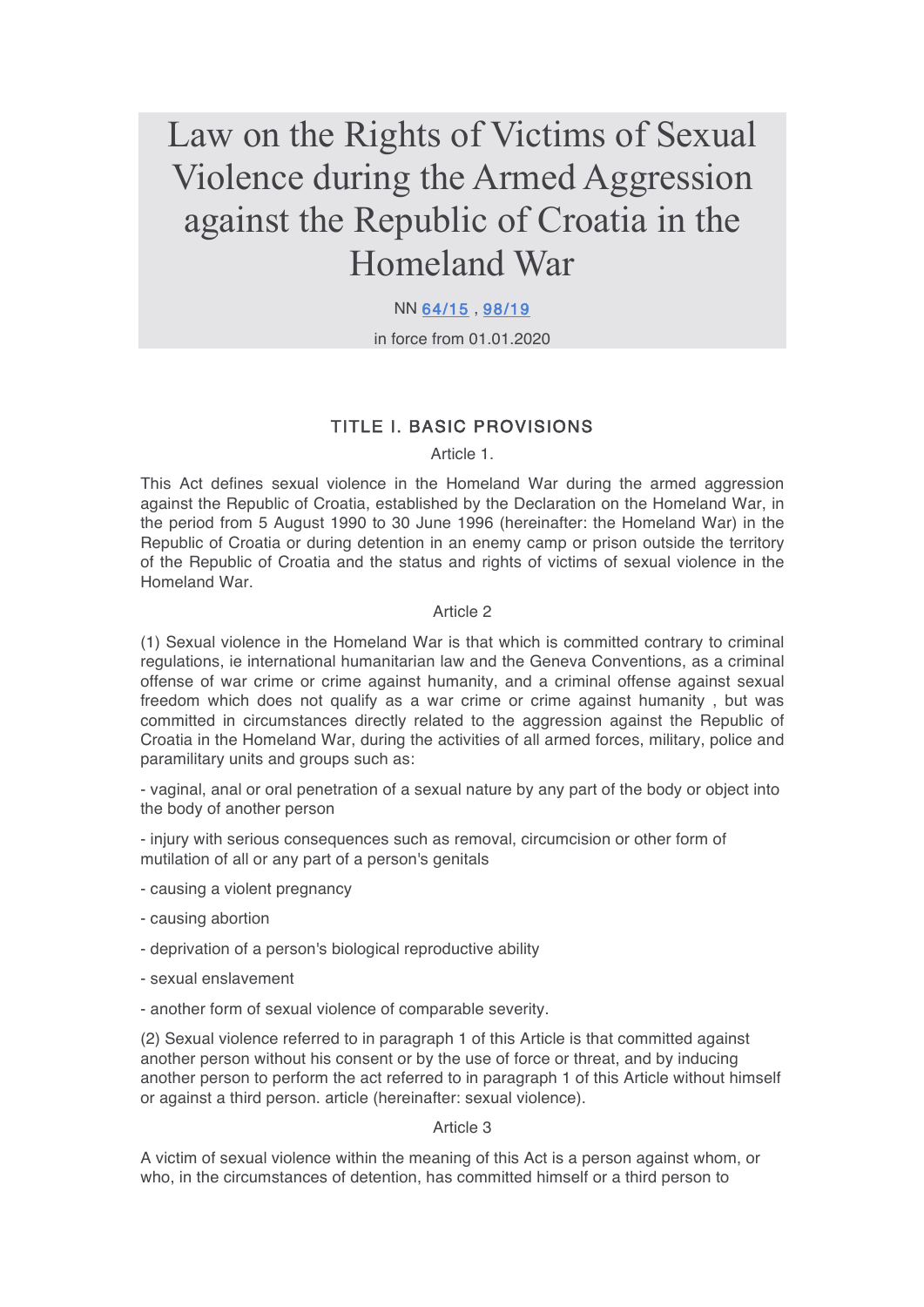commit one or more forms of sexual violence referred to in Article 2 of this Act by a military or police person, and members of paramilitary units and groups or a civilian who has been instigated or coerced into committing sexual violence by those persons.

#### Article 4

In the procedure for exercising the rights referred to in this Act, the General Administrative Procedure Act shall apply.

#### Article 5

In the procedure for exercising the rights referred to in this Act, the principles of gender equality and equality shall be applied, without discrimination of the party on any grounds.

#### Article 6

The Republic of Croatia ensures the exercise of the rights under this Act in accordance with the principles of social solidarity and justice.

#### Article 7

A party and other participants in the proceedings have the right to use their own language, including the sign language of persons with whom, due to physical and other difficulties, they cannot otherwise communicate, with a permanent court interpreter or sign language interpreter, unless this right is give up.

#### Article 8

The rights referred to in this Act shall be exercised at the expense of the state budget of the Republic of Croatia, from the budget positions of the ministry responsible for veterans (hereinafter: the Ministry), unless otherwise prescribed by special regulations.

#### Article 9

Terms used in this Law that have a gender meaning are used neutrally and refer equally to the masculine and feminine genders.

## CHAPTER II COMMISSION FOR VICTIMS OF SEXUAL VIOLENCE

#### Article 10

(1) The Commission for Victims of Sexual Violence (hereinafter: the Commission) is an independent, expert body that gives an opinion on whether a party is a victim of sexual violence and on the form or consequences of sexual violence.

(2) The Commission shall consist of seven members, each of whom shall have a deputy.

(3) The Secretary of the Commission is a law graduate, ie a master of law employed in the Ministry appointed by the Minister responsible for veterans (hereinafter: the Minister).

(4) The Ministry shall perform administrative and technical tasks for the Commission.

(5) The Minister shall prescribe by an ordinance the structure, manner of work and decision-making, forms of findings and opinions of the Commission and other issues important for the work of the Commission.

#### 1. Rulebook on the structure and manner of work of the Commission for Victims of Sexual Violence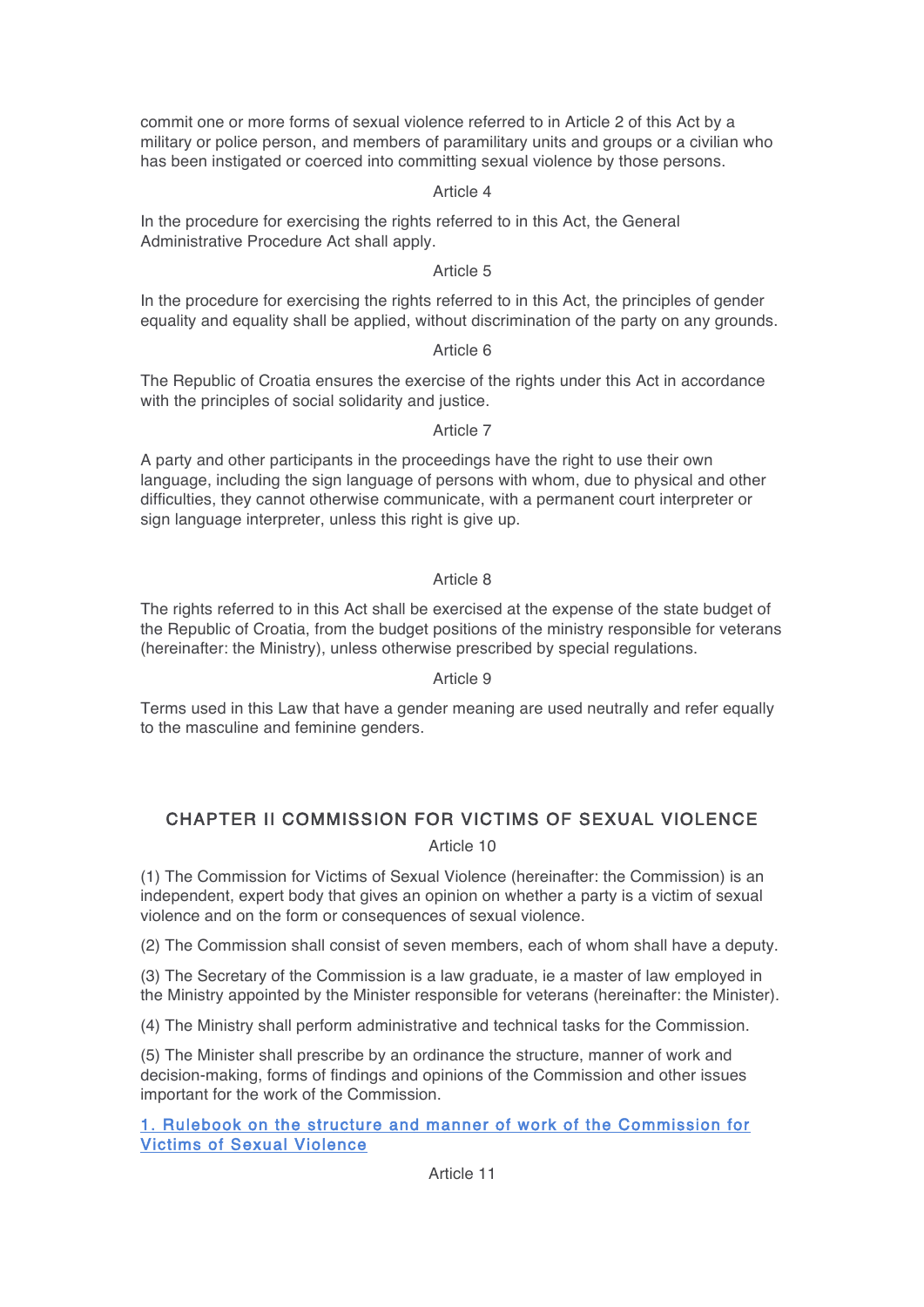(1) The Minister shall appoint the members of the Commission and their deputies and shall appoint from among them the President of the Commission and his deputy for a term of four years.

(2) Prior to the appointment referred to in paragraph 1 of this Article, interested candidates shall be invited to submit an application. Applications received on the basis of a public call do not bind the Minister in the election of members of the Commission and their deputies.

(3) As an exception to paragraph 2 of this Article, the members of the Commission and their deputies from the ranks of doctors of medicine shall be appointed by the Minister on the proposal of the Minister responsible for health.

(4) In the event of a failed public invitation referred to in paragraph 2 of this Article, the Minister shall directly appoint the members of the Commission and their deputies.

(5) The members of the Commission and their deputies shall be elected in such a way as to ensure gender equality.

(6) The Minister shall dismiss the members of the Commission and their deputies before the expiration of the term for which they were appointed:

- at their personal request

- due to irregular and unscrupulous performance of work in the Commission

- due to the impossibility of performing tasks in the Commission for other reasons.

#### Article 12

(1) The members of the Commission and their deputies shall be elected from among judges, lawyers and other lawyers, psychologists, doctors of psychiatry, infectology, dermatology and venereology, gynecology, internal medicine oncology or other specializations and other experts with experience in the field of human rights protection. .

(2) The commission consists of at least one lawyer, psychologist, doctor of medicine specializing in psychiatry and doctor of medicine of another specialization.

(3) A person may be appointed as a member of the Commission and his deputy who:

- is a citizen of the Republic of Croatia

- has completed undergraduate and graduate university study or integrated undergraduate and graduate university study of the relevant profession

- has at least 10 years of work experience in the profession

- has not been convicted and against whom no criminal proceedings have been instituted for criminal offenses for which proceedings are initiated ex officio

- has a permit for independent work (license) if he is a doctor of medicine.

(4) In addition to the conditions referred to in paragraph 3 of this Article, priority in the appointment shall be exercised by a person who meets any of the following conditions:

- has experience in working with war victims, ie victims of sexual violence

- has experience in working on criminal cases, ie proceedings related to the Homeland War

- has a strong tendency to protect the rights and interests of victims of various forms of violence

- is a prominent expert in his field of work.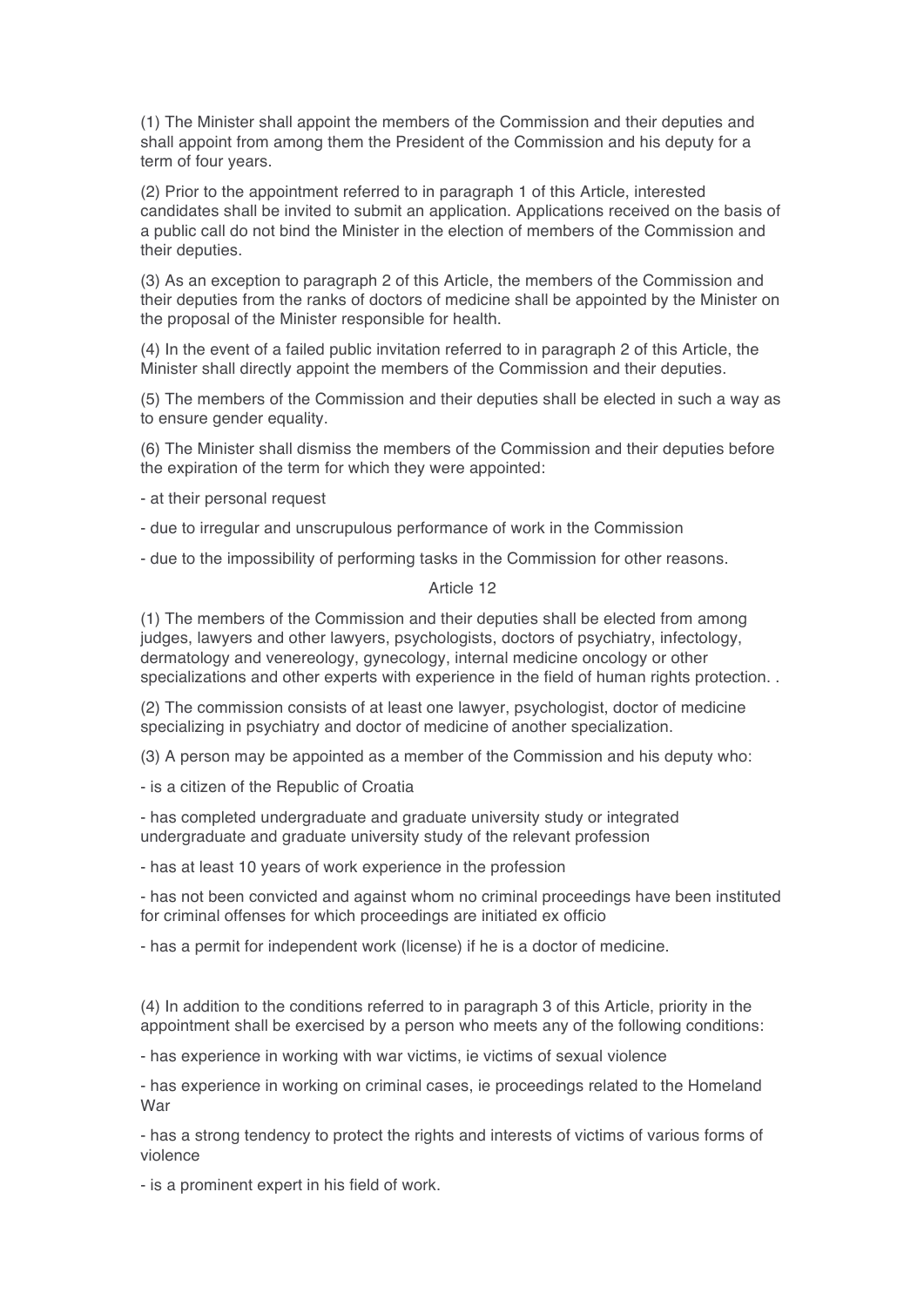#### Article 13

(1) The Commission shall act upon the request of an official in the Ministry.

(2) The Commission shall give an opinion on whether a party is a victim of sexual violence on the basis of medical and other documentation, taking into account:

- facts and evidence established in criminal proceedings

- final court judgments rendered in proceedings related to the commission of sexual violence in the Homeland War

- other evidence.

(3) The Commission shall give an opinion within 30 days from the day of receipt of the case, on the prescribed form.

# CHAPTER III STATUS AND RIGHTS OF VICTIMS OF SEXUAL VIOLENCE

Status of a victim of sexual violence

#### Article 14

The status of a victim of sexual violence (hereinafter: status) may be determined when, in addition to the conditions prescribed by this Act, the following conditions are met:

- that the party is a citizen of the Republic of Croatia or a member state of the European Union

- that the party had a registered residence or domicile in the territory of the Republic of Croatia at the time of the commission of sexual violence

- that the Commission gave a positive opinion

- that the party was not a member, helper or collaborator of enemy military and paramilitary units or was legally convicted for participating in enemy military and paramilitary units, or for endangering the constitutional order and security of the Republic of Croatia.

The rights of victims of sexual violence

#### Article 15

(1) A victim of sexual violence, whose status has been determined by a decision of the Ministry (hereinafter: the beneficiary) may exercise the right to:

1. psychosocial help

2. legal aid

3. medical care

4. medical rehabilitation

5. medical systematic examination

6. compulsory and supplementary health insurance

7. accommodation in an institution for providing support and services to the veteransuffering population and other persons

8. monetary compensation.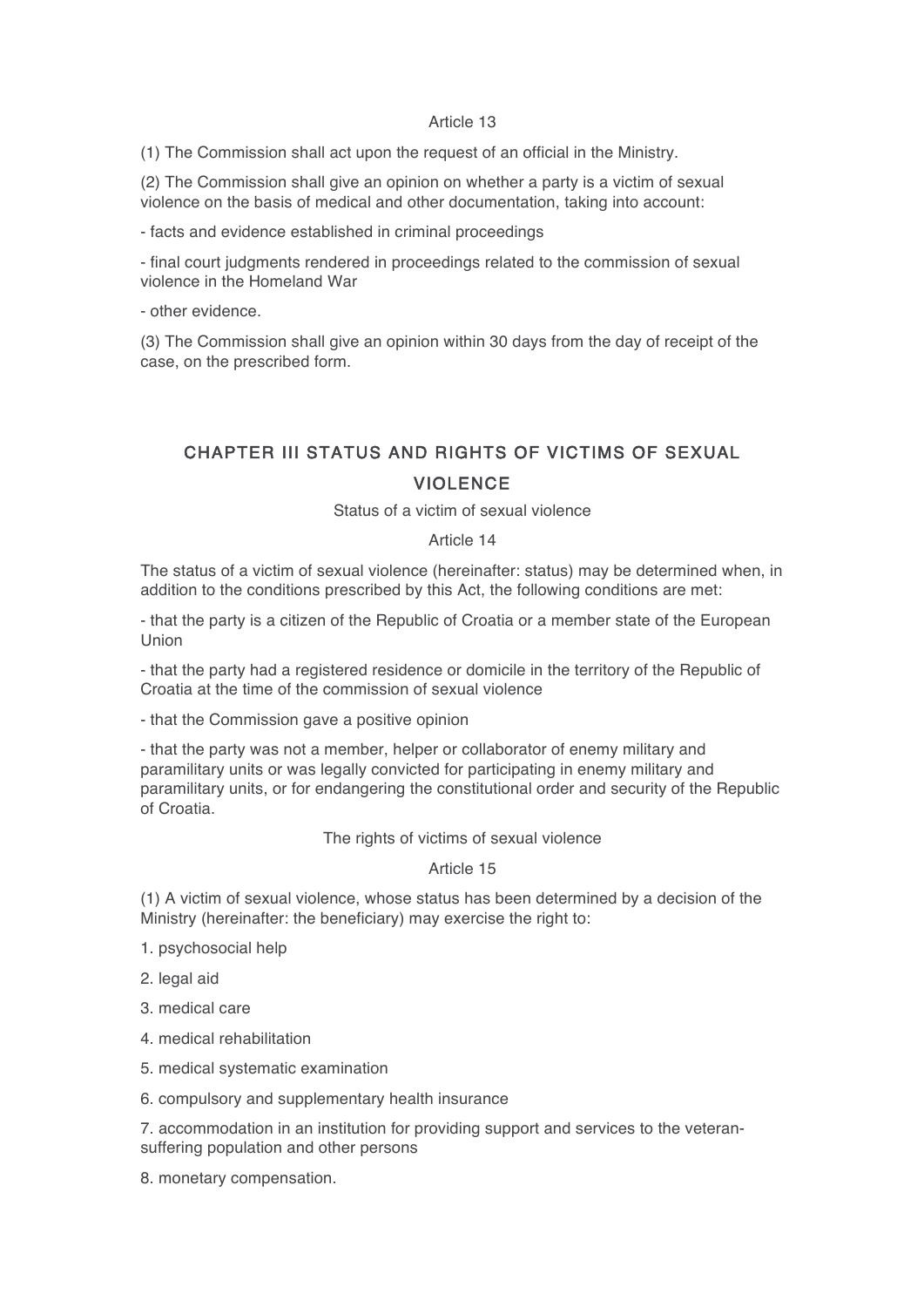(2) The rights prescribed by this Act are personal rights and may not be transferred to another person.

(3) The rights prescribed by this Act may not be inherited, except for the due and unpaid amount of monetary compensation.

#### The right to psychosocial and legal assistance

#### Article 16

(1) The holder of the organization of psychosocial and legal assistance is the Ministry.

(2) The assistance referred to in paragraph 1 of this Article shall be provided by the Ministry, ie centers for psychosocial assistance that cooperate with health and other institutions and citizens' associations that have experience in the implementation of that assistance.

(3) Within the National Program of Psychosocial and Health Assistance to Participants and Victims of the Homeland War, World War II and Returnees from Peacekeeping Missions, the Ministry shall develop measures to provide psychosocial and other forms of assistance to improve the quality of life and resocialization of beneficiaries and family members. society.

#### Psychosocial help

#### Article 17

(1) The beneficiary and members of his family may exercise the right to psychosocial assistance in connection with the consequences of sexual violence.

(2) Psychosocial assistance consists of individual psychosocial counseling, group psychosocial treatment and information.

#### Legal help

#### Article 18 (OG 98/19 )

(1) The user may exercise the right to legal aid (primary) for exercising the rights under this Act and other rights on the basis of sexual violence, which includes:

- providing general legal information (general and general legal instructions)

- giving legal advice (complete instructions on the manner and possibilities of resolving, ie exercising rights)

- preparation of submissions before public bodies, the European Court of Human Rights and international organizations in accordance with international agreements and rules of operation of these bodies

- legal assistance in the procedure of out-of-court peaceful settlement of disputes.

(2) Legal assistance referred to in this Article, in addition to the Ministry or centers for psychosocial assistance, shall be provided by the competent administrative bodies in the counties, ie the City of Zagreb as entrusted to the state administration and authorized associations.

The right to medical care

Article 19

The beneficiary may be entitled to medical assistance in connection with the consequences of sexual violence in the regional centers for psychotrauma and the National Center for Psychotrauma.

The right to medical rehabilitation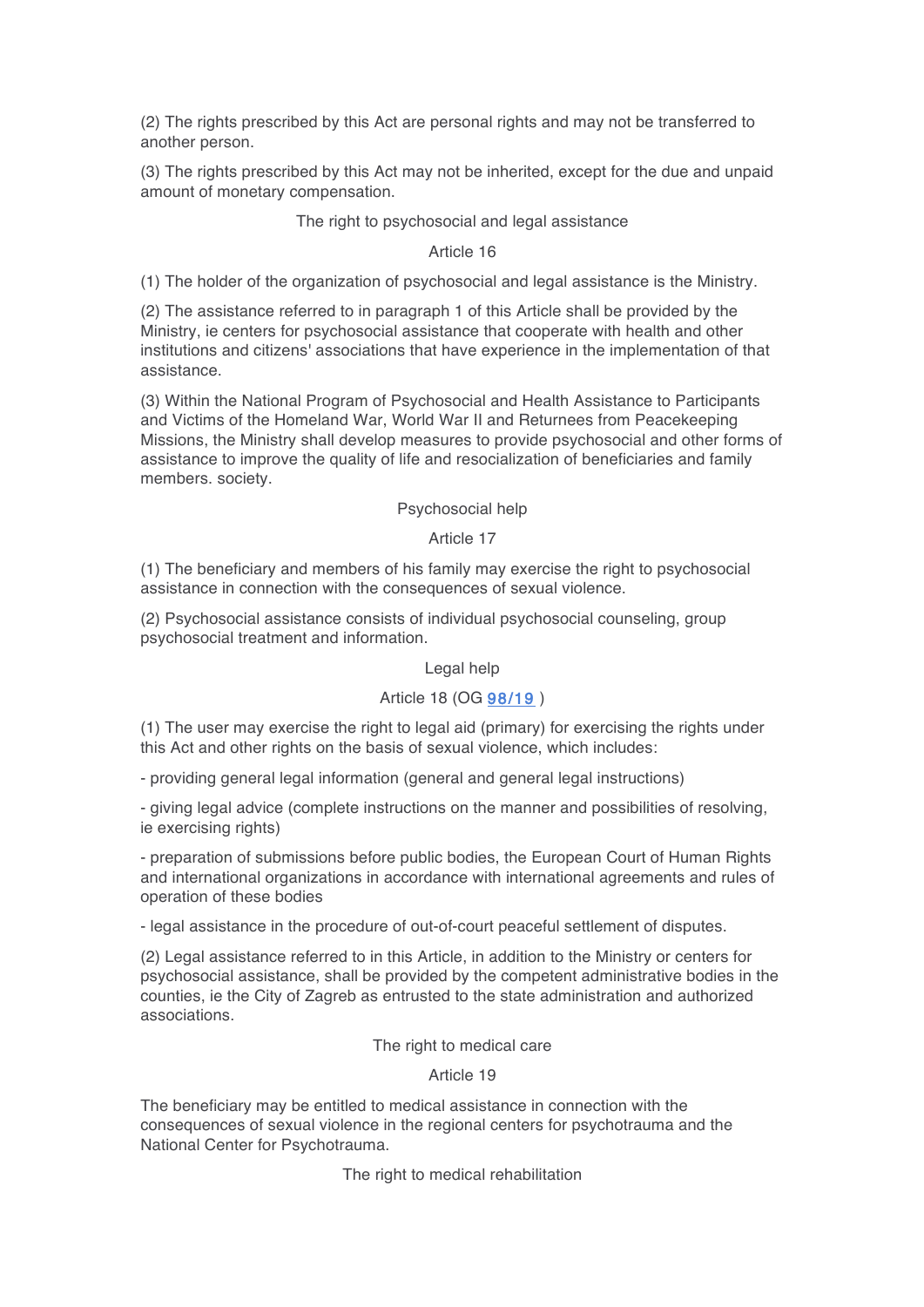#### Article 20

(1) The user may exercise the right to medical or physical rehabilitation, if there are no contraindications for the same, once in two years for up to 15 days, and according to the established need.

(2) The need of the user for rehabilitation referred to in paragraph 1 of this Article shall be determined by the Commission for the Approval of Hospital Medical Rehabilitation at the Ministry.

#### The right to a systematic medical examination

#### Article 21

The user may exercise the right to a systematic medical examination once a year to the extent determined by the Minister in an ordinance.

#### The right to compulsory and supplementary health insurance

#### Article 22

(1) The user may exercise the right to compulsory and supplementary health insurance if he does not exercise this right on another basis at the expense of the state budget of the Republic of Croatia.

(2) The user may exercise the right to free treatment of infertility, chronic sexually transmitted diseases and other diseases resulting from sexual violence.

The right to be placed in an institution for the provision of support and services to the war veteran population and other persons

#### Article 23

The user may exercise the right to accommodation in an institution for the provision of support and services to the veteran-suffering population and other persons, established by the Ministry, in accordance with the regulations on the establishment and use of the services of the said institution.

#### Entitlement to monetary compensation

#### Article 24

(1) The user may exercise the right to a one-time amount of monetary compensation in the amount of HRK 100,000.00 or increased monetary compensation in the amount of HRK 150,000.00, under the conditions prescribed by this Act.

(2) In addition to the one-time cash or increased cash benefit referred to in paragraph 1 of this Article, the beneficiary may receive a monthly cash benefit, under the conditions and in the amount prescribed by this Act.

(3) The due and unpaid amount of monetary compensations referred to in paragraphs 1 and 2 of this Article shall be inherited by the heirs of the beneficiaries in accordance with the regulations on inheritance.

(4) The monetary compensation referred to in paragraphs 1 and 2 of this Article shall not be considered compensation for the entire damage for all the consequences of sexual violence suffered.

#### a) Increased cash compensation

Article 25

(1) The user may exercise the right to increased financial compensation on the following grounds: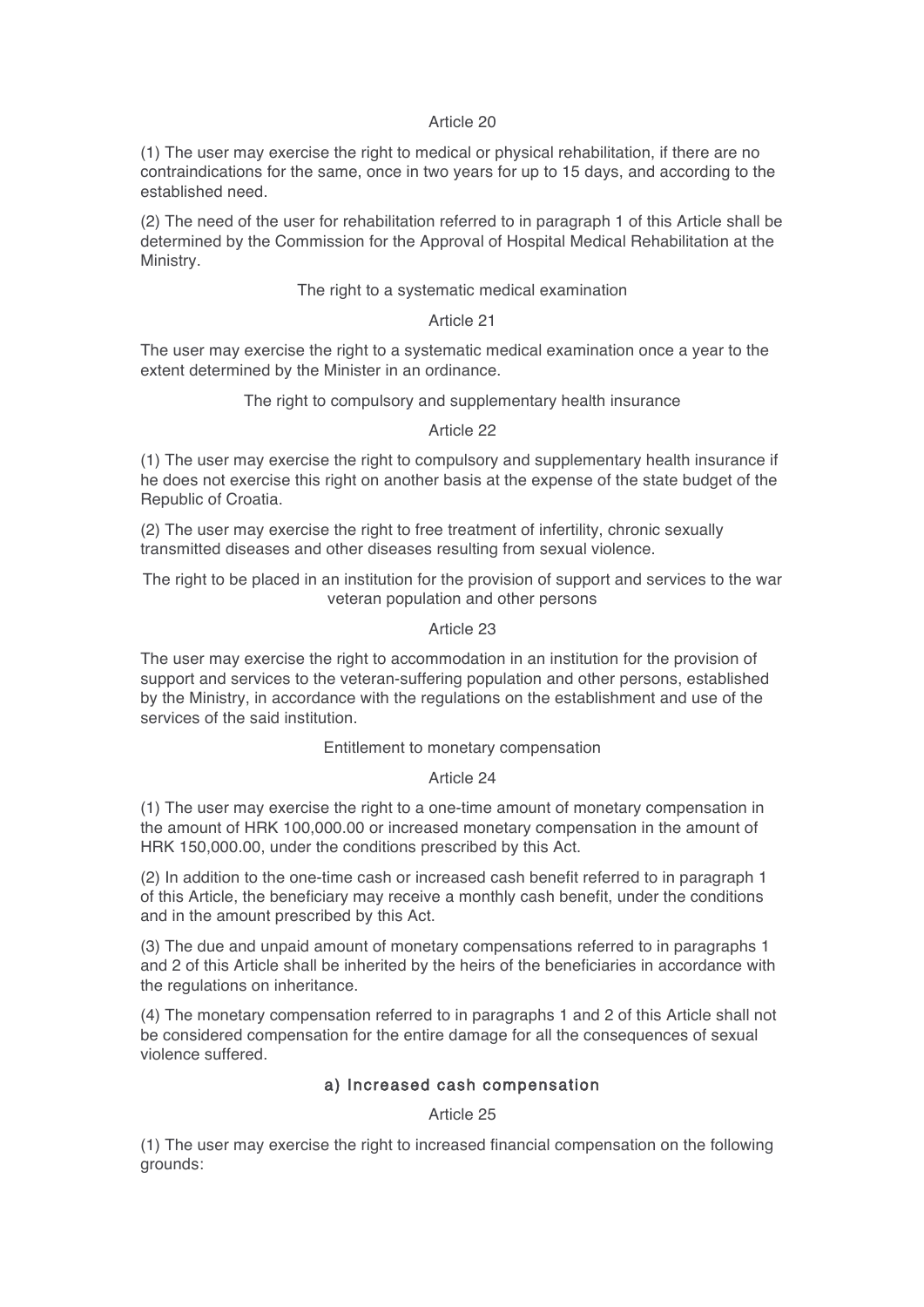- forced pregnancy resulting from sexual violence

- forced abortion as a result of sexual violence

- the birth of a child due to a forced pregnancy resulting from sexual violence

- sexual violence committed against a minor.

(2) The beneficiary may receive an increased monetary compensation when the Commission has determined the existence of one or more grounds referred to in paragraph 1 of this Article.

(3) The increased monetary compensation shall be realized in one amount regardless of the existence of several bases referred to in paragraph 1 of this Article.

#### b) Monthly cash benefit

Article 26

(1) The user may receive a monthly monetary compensation in the amount of 73% of the budget base determined by the law prescribing the execution of the state budget of the Republic of Croatia.

(2) The right to a monthly monetary compensation shall be determined on the first day of the month following the day of the submission of a proper request, unless otherwise prescribed by this Act.

(3) In the event of the death of the beneficiary, the termination of the right to a monthly cash benefit shall be determined on the last day of the month in which he died.

#### c) The right of heirs

Article 27

(1) Heirs of the first hereditary order and adoptees (hereinafter: heirs) behind a victim of sexual violence who died before the entry into force of this Act, under the conditions prescribed by this Act may exercise the right to financial compensation referred to in Article 24, paragraph 1 of this Act , with appropriate application of Article 25 of this Act.

(2) The status of a deceased victim of sexual violence referred to in paragraph 1 of this Article shall be proven by a final court judgment on the committed sexual violence.

(3) If the victim of sexual violence died before the court judgment referred to in paragraph 2 of this Article becomes final, the capacity of a victim of sexual violence shall be proven by a criminal report of the victim, ie direct proof that she was a victim of sexual violence against the perpetrator.

(4) The heirs shall exercise the right referred to in paragraph 1 of this Article in the following order:

- by mutual agreement

- if they do not reach a mutual agreement, the right is exercised by those who had a common residence with the victim of sexual violence at the time of her death, in equal parts

- if there are no conditions from subparagraphs 1 and 2 of this paragraph, the right is exercised by those who inherited the rights and obligations behind the deceased victim of sexual violence, in equal parts.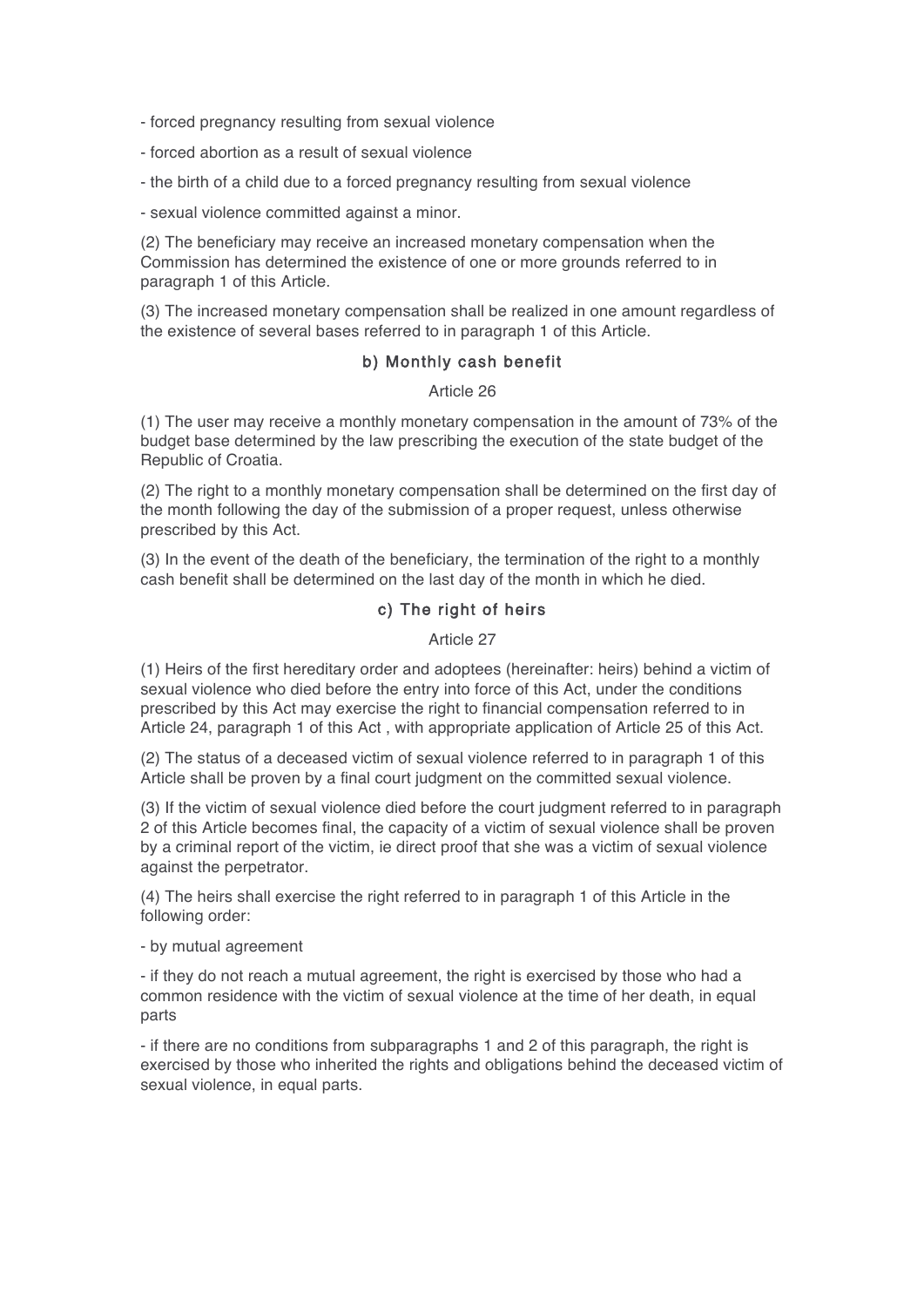# CHAPTER IV PROCEDURE FOR ACQUIRING STATUS AND EXERCISING RIGHTS

#### Request to initiate proceedings

#### Article 28

(1) The procedure for acquiring the status and exercising the rights referred to in this Act (hereinafter: the procedure) shall be initiated by a party, its legal representative or proxy.

(2) The request referred to in paragraph 1 of this Article shall be submitted to the Ministry on the prescribed form.

(3) The request must be accompanied by evidence at the disposal of the applicant, on the facts important for the exercise of the rights referred to in this Act.

#### Participation of a party in the proceedings

Article 29

(1) A party shall directly participate in the proceedings and shall be heard in a manner that is least traumatic for him, with the application of the principle of gender sensitivity.

(2) By way of derogation from paragraph 1 of this Article, a party need not be heard, when a final court judgment has been obtained, a statement given before the competent authorities or other direct evidence that the party is a victim of sexual violence.

Establishing facts and acting on requests

#### Article 30

(1) The Ministry shall decide on the party's request by a decision, based on the established factual situation.

(2) Before issuing the decision referred to in paragraph 1 of this Article, except in proceedings initiated at the request of the heir referred to in Article 27 of this Act, the opinion of the Commission shall be obtained.

(3) The official person conducting the procedure shall refer the case to the Commission within 30 days from the day of receipt of the proper request referred to in Article 28 of this Act.

(4) No appeal shall be allowed against the decision referred to in paragraph 1 of this Article, but a dissatisfied party may initiate an administrative dispute with a lawsuit.

#### Article 31

(1) The Ministry shall also decide on the request for financial compensation, ie monthly financial compensation, by a decision on the recognition of status.

(2) The executive decision on the recognized status referred to in paragraph 1 of this Article is the basis for exercising the rights referred to in this Act.

#### Article 32

(1) For the purpose of establishing the facts, a medical expertise may be requested from the health institution proposed by the Commission.

(2) The fact of detention in an enemy camp or prison shall be established by a certificate from the competent state administration body.

(3) The Ministry shall, ex officio, obtain data on facts about which other state bodies keep official records.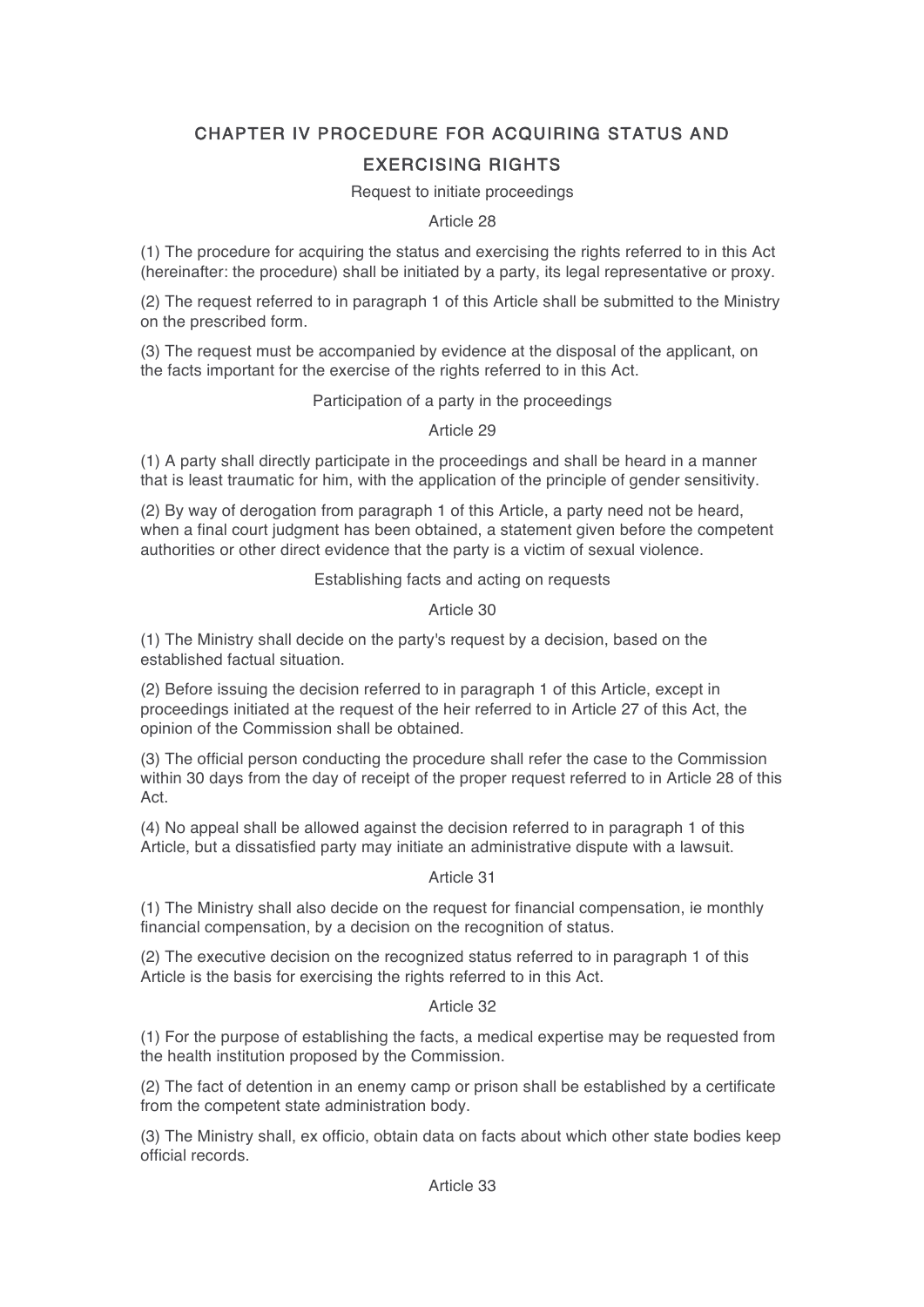(1) The user, ie the heir referred to in Article 27 of this Act shall be obliged to report to the competent authority within 15 days any change in the facts on which the exercise or scope of the recognized right under this Act depends.

(2) The Minister shall elaborate the conditions for acquiring the status and exercising the rights provided by this Act and the right to reimbursement of transport costs referred to in Article 34, paragraph 3 of this Act, the scope of the right to medical systematic examination referred to in Article 21 of this Act; as well as application forms for exercising the rights from this Law, and findings and opinions for exercising the right to medical rehabilitation.

#### 2. Ordinance on the conditions and manner of exercising the status and rights of a victim of sexual violence in the Homeland War

Exercise costs

Article 34

(1) Regular costs of the procedure shall be borne by the state budget of the Republic of Croatia.

(2) In the procedure of exercising the right under this Act, the parties are exempted from paying the administrative fee.

(3) A party may exercise the right to reimbursement of transport costs to another place in order to exercise the rights referred to in this Act.

#### Identity protection and data confidentiality

#### Article 35

Members of the Commission, their deputies, officials and other persons participating in the proceedings or otherwise learning about the facts related to the proceedings are obliged to ensure the protection of the party's identity, conduct the proceedings with the exclusion of the public and ensure the confidentiality of collected data. .

#### Procedure and prosecution

#### Article 36

(1) The user shall also exercise the rights referred to in this Act if the person who committed the sexual violence referred to in Article 2 of this Act is unknown.

(2) Decisions determining the status and rights referred to in this Act shall not affect the decisions of the competent bodies on the fact of committing sexual violence referred to in Article 2 of this Act.

(3) The Ministry shall report to the competent body the information on the criminal offense, ie on the committed sexual violence referred to in Article 2 of this Act.

# CHAPTER V. EXERCISE OF RIGHTS IN OTHER PROCEEDINGS

Article 37

(1) A person may exercise the rights referred to in this Act if he has not exercised them on the same basis in another state.

(2) A person who has exercised the right to a personal disability allowance under other regulations in the Republic of Croatia may exercise the rights under this Act, except for the right to a monthly cash benefit.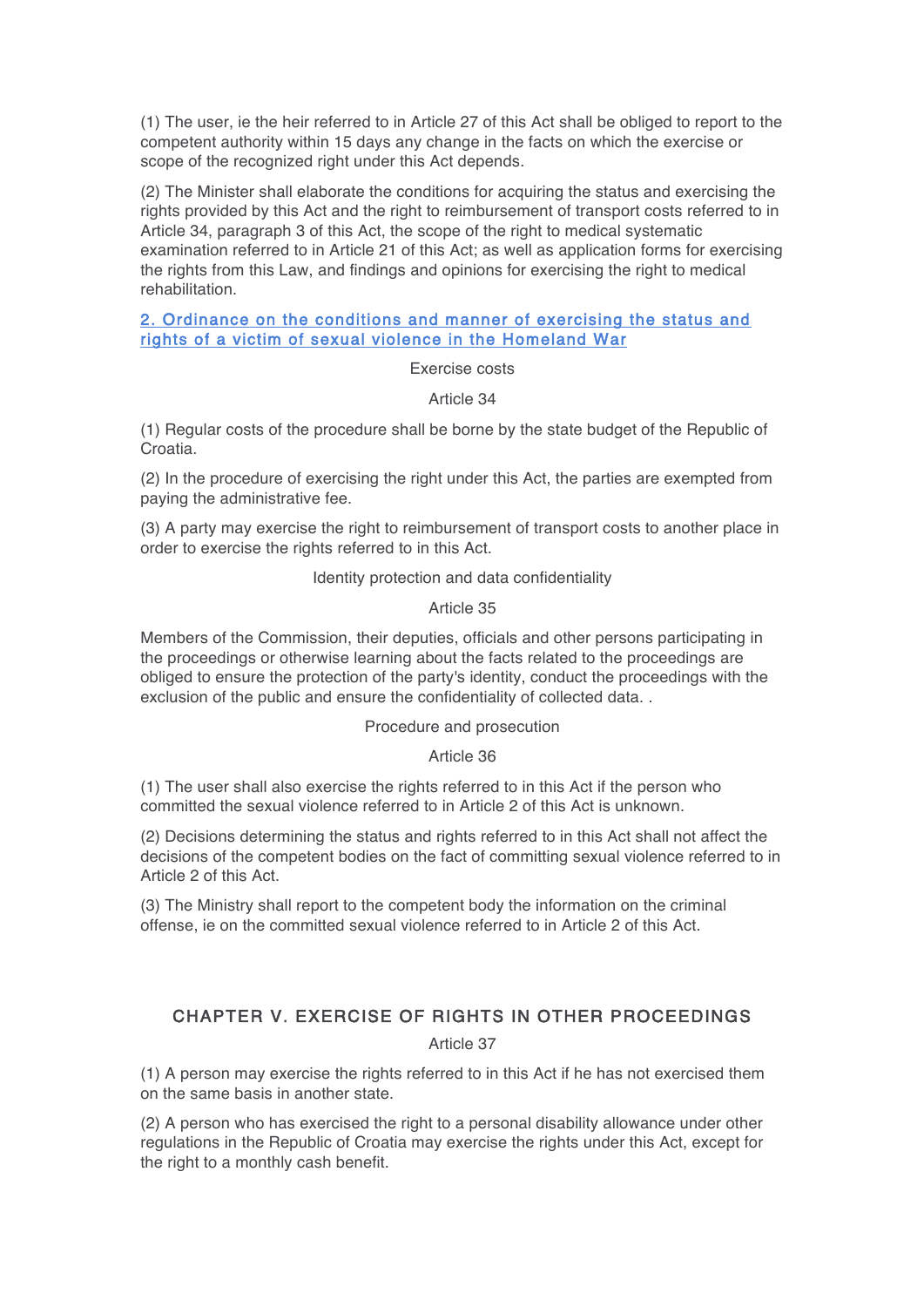(3) As an exception to paragraph 2 of this Article, a person who has exercised the right to personal disability allowance under other regulations in the Republic of Croatia on the basis of sexual violence may exercise the right to a monthly allowance, under the conditions determined by this Act. written statement.

(4) In the case referred to in paragraph 3 of this Article, the right to personal disability allowance on the basis of sexual violence, exercised under other regulations, shall cease on the day of exercising the right to a monthly cash benefit.

(5) A beneficiary who has exercised the right to personal disability allowance, compensation for damage or other monetary right in other proceedings and other regulations in the Republic of Croatia, on the basis of experienced sexual violence, shall be entitled to financial compensation referred to in Article 24, paragraph 1 of this Act. by taking into account the amount realized by the day of submitting a proper request referred to in Article 28 of this Act.

(6) The exercise of the right under this Act does not exclude the right of the user as the injured party to claim damages or other monetary right in other proceedings on the basis of sexual violence, but the realized monetary compensation referred to in Article 24, paragraph 1 of this Act shall be included. the beneficiary may be requested to refund the amount paid up to the amount of the paid financial compensation referred to in Article 24, paragraph 1 of this Act.

(7) The Republic of Croatia shall have the right of recourse from the pest, ie legally convicted persons for the committed sexual violence referred to in Article 2 of this Act up to the amount of the paid monetary compensation.

#### RETURN OF UNFOUNDED ACQUIRED

#### Article 38

(1) A user who has unjustifiably acquired a right under this Act and who has failed to report any change in the facts on which the exercise or scope of a recognized right under this Act depends, is obliged to return incorrectly paid monetary amounts, ie amounts received on the basis of unlawfully realized rights under this Act.

(2) The claim referred to in paragraph 1 of this Article shall become statute-barred upon the expiry of the period determined by the law governing the statute of limitations for that type of right, ie claim and shall run from the day of enforcement of the decision

## CHAPTER VI TRANSITIONAL AND FINAL PROVISIONS

#### Article 39

For regular applications submitted by 30 November 2015, exceptionally from Article 26, paragraph 2 of this Act, the exercise of the right to a monthly cash benefit shall begin on 1 January 2016.

#### Article 40

(1) The Minister shall issue the ordinances referred to in Article 10, paragraph 5 and Article 33, paragraph 2 of this Act within 90 days from the day this Act enters into force.

(2) The Minister shall appoint the members of the Commission within 90 days from the day this Act enters into force.